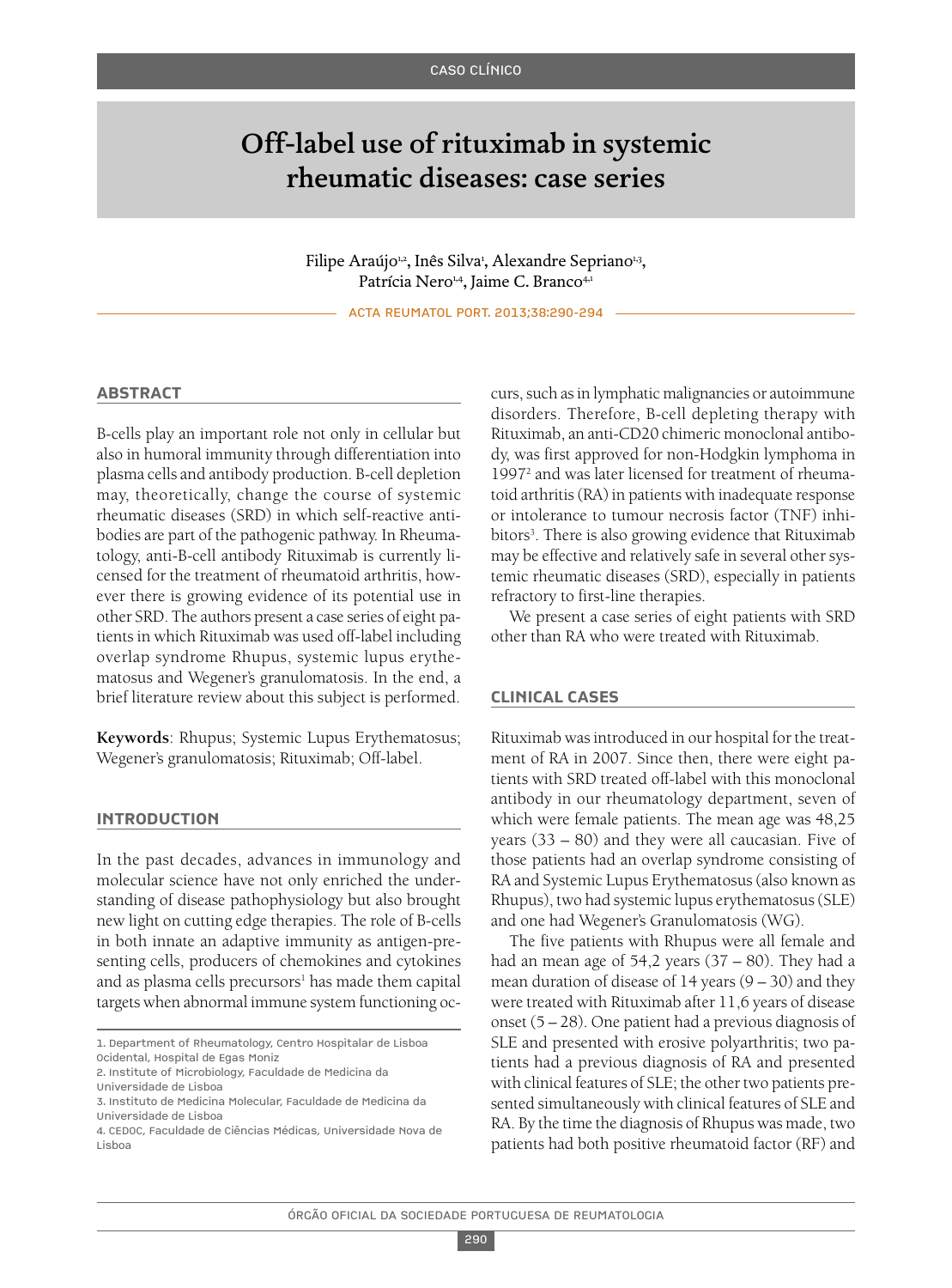anti-citrullinated protein antibodies (ACPA); one patient had only positive RF; and the other had only positive ACPA (RF and ACPA were not available in one patient). All had an elevated titer of antinuclear antibody (ANA) and positive anti-double stranded DNA antibody (anti-dsDNA). All patients had also been previously treated with methotrexate (mean dosage of 21 mg/ /week), hydroxychloroquine (400 mg/day) and prednisone (mean dosage of 8,5 mg/day). Four patients were treated with azathioprine (mean dosage of 125 mg/day). Only one patient received biologic therapy previous to Rituximab (Adalimumab, 40 mg every other week for 3 years, suspended for secondary failure). The reason that led to treatment with Rituximab was moderate (2 patients) and severe (3 patients) joint disease activity as indicated by the Disease Activity Score (DAS) 28, hence, the regimen used was two 1000 mg infusions two weeks apart in all 5 patients. At week 24 after infusion there was a significant decline in the mean 3-variable DAS 28 from 4,89 to 3,31 and in the mean 4-variable DAS 28 from 5,23 to 3,48. At week 24 after infusion there was also a significant reduction in mean standard treatment dosage, namely in methotrexate (from 21 mg/week to 15 mg/week), azathioprine (from 125 mg/day to 87,5 mg/day) and prednisone (from 8,5 mg/day to 5 mg/day). Three of the five Rhupus patients are currently in remission, only one of them needing retreatment. The fourth patient, despite three retreatment courses, maintains severe articular disease activity). The fifth patient didn't complete her first treatment because she had a severe infusion-related reaction nearthe end of the treatment, which led to drug discontinuation. There were no reported infections in the follow-up period.

We also had two SLE patients who were treated with off-label Rituximab: a 33-year old female patient and a 41-year old male patient with 5 and 12 years of disease duration, respectively. The female patient was treated with Rituximab for a severe and refractory thrombocytopenia which was the presenting feature of her disease along with malar rash, photosensitivity and elevated ANA titer. Before the infusion, oral prednisone 1 mg/kg/day, intravenous methylprednisolone 1000 mg/day for three consecutive days and human immunoglobulin were used to try to reverse the severe platelet depletion, with no success. She was treated with weekly Rituximab 375 mg/m<sup>2</sup> for four consecutive weeks and a slight increase in platelet count was observed, from 10,8x109 /L to 36x109 /L. Therefore, posterior treatment with intravenous cyclophos-

phamide and mycophenolate mofetil was ensued and the patient was discharged 3 months after admittance with a platelet count of 158x10°/L<sup>21</sup>. The male patient was also treated with weekly Rituximab 375 mg/m2 for four consecutive weeks for World Health Organization (WHO) class IV + V lupus nephritis (LN) resistant to intravenous cyclophosphamide, oral azathioprine and oral mycophenolate mofetil. Previous to the infusion, creatinine level was 1,02 mg/dL, 24 hour proteinuria was 1,6 g, complement levels were low and dsDNA antibody titer was high. At week 24 after treatment creatinine was 0,99 mg/dL, 24 hour proteinuria was 370 mg and both complement and anti-dsDNA levels were normal. Both female and male patient are currently in remission.

Our last case of off-label use of Rituximab refers to a 41-year old female patient with glottic stenosis as a complication of ANCA-negative WG. She had been previously submitted to several bronchofibroscopies as well as treatment with intravenous methylprednisolone, oral cyclophosphamide, azathioprine and methotrexate. At week 24 after infusion of Rituximab 375 mg/m2 for four consecutive weeks there was still need for bronchofibroscopic airway dilation procedures, although an improvement in physical components like asthenia and anorexia was referred. Table I summarizes RTX off-label treatments.

## **dIscussIon**

Self-reactive antibodies seem to play an important role in several SRD, although their precise mechanism of action is still subject of debate. For instance, in RA and in SLE, RF and ANA, respectively, are thought to activate complement and trigger joint and systemic inflammation leading to tissue damage<sup>4,5</sup>. Consequently, drugs that are used to deplete these antibodies may have the potential to change SRD's natural history. Based in these premises, Rituximab has been used in different clinical settings aside from those for which it has been previously approved. The results have been inconsistent.

In SLE, the two major randomized controlled trials (RCT) of Rituximab in patients without renal involvement (EXPLORER trial) and with renal involvement (LUNAR trial) failed to meet their endpoints and thus showed no benefit over standard of care therapy. Some methodological issues such as concomitant therapies, disease heterogeneity and limited follow-up might ex-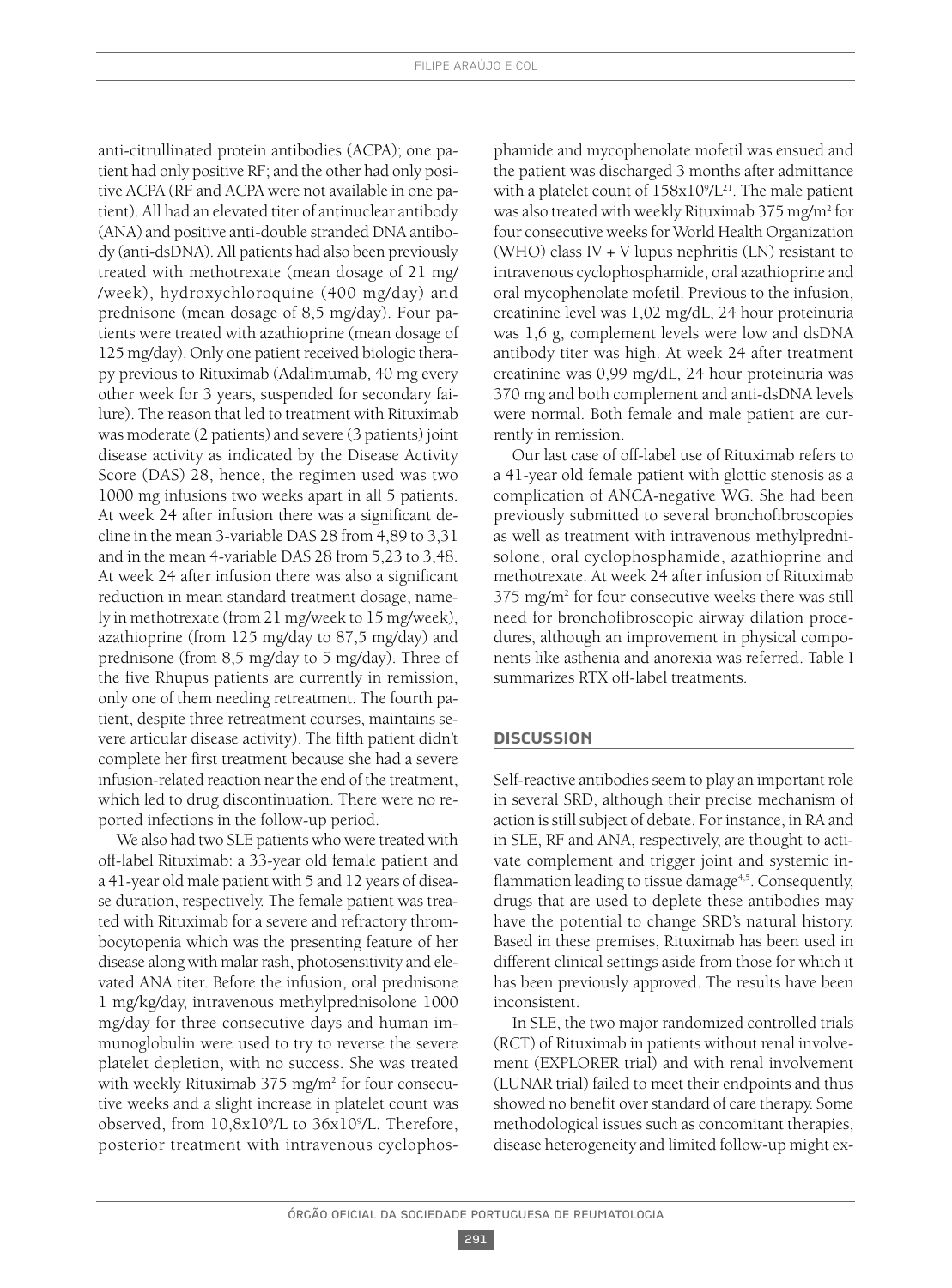|                |              |                |         | TABLE I. PATIENTS WITH SRD OTHER THAN RA, TREATED WITH OFF-LABEL RITUXIMAB |                   |                                               |                          |                              |                                            |                            |
|----------------|--------------|----------------|---------|----------------------------------------------------------------------------|-------------------|-----------------------------------------------|--------------------------|------------------------------|--------------------------------------------|----------------------------|
|                |              |                |         |                                                                            |                   |                                               | Week 24                  |                              |                                            |                            |
|                |              |                |         | Reason for                                                                 | RTX               | Before RTX                                    | after RTX                | 24 week                      | Drug dosage                                | Current                    |
| Patient        | Gender       | Age            | Disease | treatment<br>RTX                                                           | dosage            | treatment                                     | treatment                | variation                    | variation                                  | status                     |
|                | $\mathbf{L}$ | $\overline{5}$ | Rhupus  | Severe articular                                                           | $1000$ mgx $2$    | DAS 28 3v/4v:                                 | DAS 28 3v/4v:            | A DAS 28                     | $\overline{\text{MIX}}$ : $\sqrt{5}$ mg/w; | Remission                  |
|                |              |                |         | disease activity                                                           |                   | 5,46/5,47,                                    | 2,42/2,52,               | 3v/4v: 13,04/                | $PDN: \bigcup_{i=1}^{n} mgd$               | (after                     |
|                |              |                |         |                                                                            |                   | HAQ 1,5                                       | HAQ?                     | $/$ $\sqrt{2.95}$ , $\Delta$ |                                            | retreatment)               |
|                |              |                |         |                                                                            |                   |                                               |                          | HAQ?                         |                                            |                            |
| $\sim$         | щ            | 37             | Rhupus  | Moderate articular                                                         | $1000$ mg $x2$    | DAS 28 3v/4v:                                 | DAS 28 3v/4v:            | $\triangle$ DAS 28           | AZT: $\sqrt{50}$ mg/d;                     | Remission                  |
|                |              |                |         | disease activity                                                           |                   | 4,04/4,88                                     | 0,99/0,77                | $3v/4v: \frac{1}{3}05$       | HCQ: ↓200 mg/d;                            |                            |
|                |              |                |         |                                                                            |                   |                                               |                          | /4,11                        | PDN: ↓5 mg/d                               |                            |
| 3              | д,           | 58             | Rhupus  | Moderate articular                                                         | $1000$ mg $x2$    | DAS 28 3v/4v:                                 | DAS 28 3v/4v:            | $\triangle$ DAS 28           | AZT: $125$ mg/d,                           | Remission                  |
|                |              |                |         | disease activity                                                           |                   | 3,94/4,06                                     | 4,13/4,24                | $3v/4v:$ 19/<br>$/$ ↑ 0,18   | PDN: ↓5 mg/d                               |                            |
| 4              | Щ            | 80             |         |                                                                            |                   | DAS 28                                        | DAS 28 3v/4v:            | <b>ADAS 28</b>               | PDN: $\sqrt{5}$ mg/d                       |                            |
|                |              |                | Rhupus  | articular<br>Severe:                                                       | $1000$ mgx $2$    |                                               |                          |                              |                                            | Severe                     |
|                |              |                |         | activity<br>disease                                                        |                   | 3v/4v: 4,84/                                  | 4,87/5,34,               | $3v/4v$ : 1 0,03/            |                                            | articular                  |
|                |              |                |         |                                                                            |                   | /5,17,                                        | HAQ <sub>2</sub>         | $/$ 10, 17,                  |                                            | disease activity           |
|                |              |                |         |                                                                            |                   | HAQ 1,875                                     |                          | <b>A HAQ</b>                 |                                            |                            |
|                |              |                |         |                                                                            |                   |                                               |                          | $\uparrow$ 0,125             |                                            |                            |
| S              | щ            | $\frac{45}{3}$ | Rhupus  | Severe articular                                                           | $1000 \text{ mg}$ | DAS 28 3v/4v:                                 | DAS 28                   | A DAS 28                     | PDN: $\sqrt{2.5}$ mg/d                     | Severe                     |
|                |              |                |         | disease activity                                                           | (interrupted      | 6,19/6,58                                     | 3v/4v: 4,13/             | $3v/4v: \frac{1}{2}06$       |                                            | articular                  |
|                |              |                |         |                                                                            | because of        |                                               | /4,15                    | /42,43                       |                                            | disease activity           |
|                |              |                |         |                                                                            | infusion-         |                                               |                          |                              |                                            |                            |
|                |              |                |         |                                                                            | -reaction)        |                                               |                          |                              |                                            |                            |
| $\circ$        | Щ            | 33             | $SLE$   | Severe and                                                                 | 375 mg/m2         | $10,8x10^9$                                   | 158x10 <sup>9</sup>      | $\uparrow$ 147x10°           | J.                                         | Remission                  |
|                |              |                |         | refractory                                                                 | weekly            | platelets/L;                                  | platelets/L;             | platelets/L                  |                                            |                            |
|                |              |                |         | thrombocytopenia                                                           | (4 weeks)         | ANA 1/640;                                    | ANA 1/160;               |                              |                                            |                            |
|                |              |                |         |                                                                            |                   | normal C3,                                    | normal C3                |                              |                                            |                            |
|                |              |                |         |                                                                            |                   | C4 and dsDNA                                  | C <sub>4</sub> and dsDNA |                              |                                            |                            |
|                |              |                |         |                                                                            |                   | antibody                                      | antibody                 |                              |                                            |                            |
| $\overline{ }$ | Σ            | $\frac{1}{4}$  | SLE     | Lupus nephritis                                                            | $75$ mg/m $2$     | Creat. $1,02$ mg/                             | Creat.                   | $\downarrow$ 1,23g           | MMF: ↓1g/d;                                | Remission                  |
|                |              |                |         | $class IV+V$                                                               | <b>3weekly</b>    | /dL; 24h-                                     | 0,99 mg/dL;              | 24h-proteinuria;             | PDN: ↓10 mg/d                              |                            |
|                |              |                |         |                                                                            | (4 weeks)         | -proteinuria                                  | 24h-proteinuria          | $C3$ $\uparrow$ 31 mg/dI     |                                            |                            |
|                |              |                |         |                                                                            |                   | 1,6 g; C3 54 and                              | $0,37$ g; C3 85          | and $C4 \Upsilon 6,2$        |                                            |                            |
|                |              |                |         |                                                                            |                   | C4 6,8 mg/dL;                                 | and $C4$ 13              | mg/dL; dsDNA                 |                                            |                            |
|                |              |                |         |                                                                            |                   | dsDNA antibody mg/dL; dsDNA<br><b>167 U/L</b> |                          | $\sqrt{101}$ U/L<br>antibody |                                            |                            |
|                |              |                |         |                                                                            |                   |                                               | antibody 66 U/L          |                              |                                            |                            |
|                |              |                |         |                                                                            |                   |                                               |                          |                              |                                            | continues on the next page |

ÓRgÃO OFICIAL DA SOCIEDADE PORTUgUESA DE REUMATOLOgIA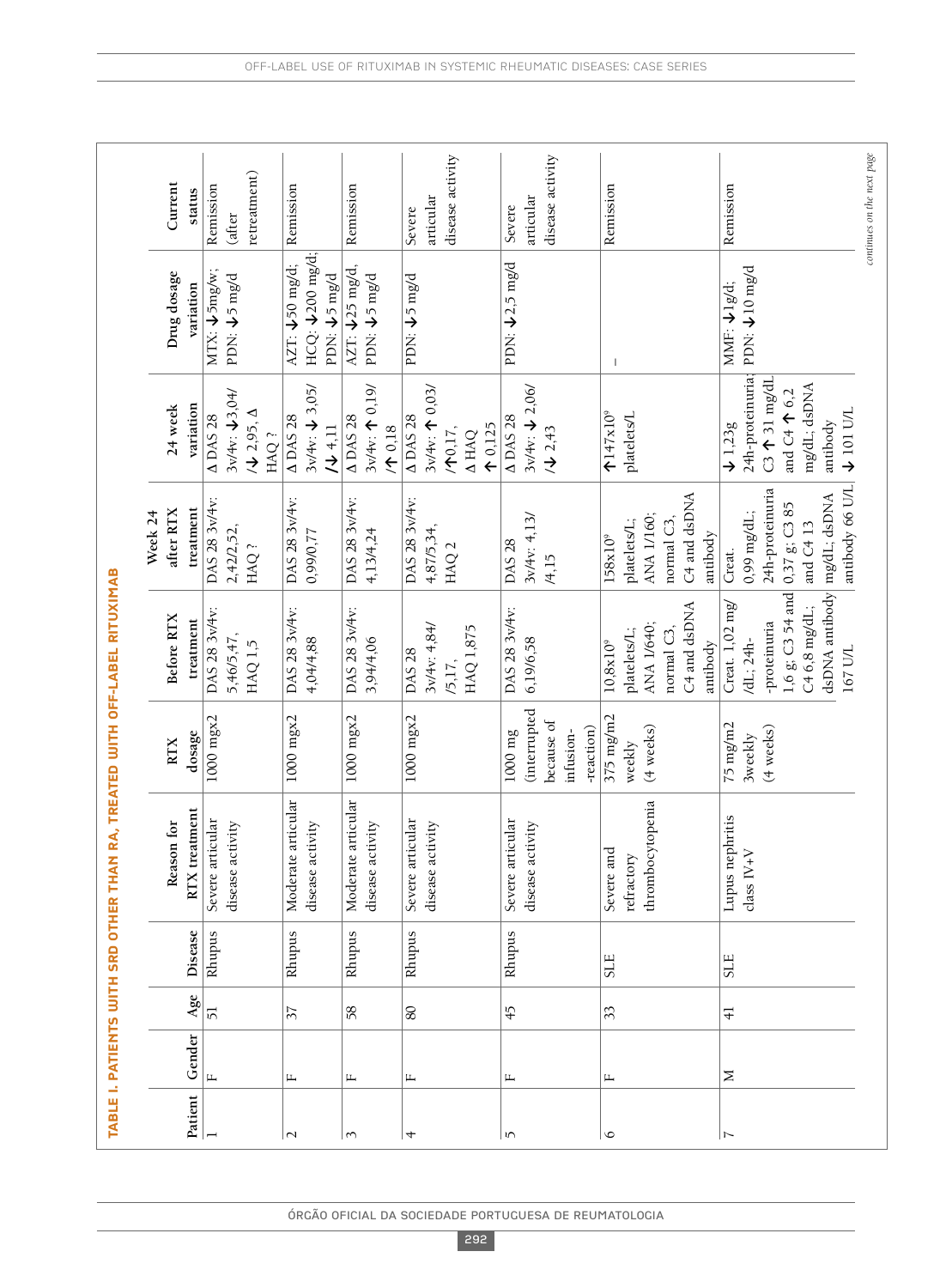|   | TABLE I. CONTINUATION |               |                            |                                |                      |                                           |                                     |                      |                          |                                                                                          |
|---|-----------------------|---------------|----------------------------|--------------------------------|----------------------|-------------------------------------------|-------------------------------------|----------------------|--------------------------|------------------------------------------------------------------------------------------|
|   |                       |               | Patient Gender Age Disease | treatment<br>Reason for<br>RTX | dosage<br><b>RTX</b> | Before RTX<br>treatment                   | treatment<br>after $RTX$<br>Week 24 | variation<br>24 week | Drug dosage<br>variation | Current<br>status                                                                        |
| ∞ | $\mathbb{L}$          | $\frac{1}{4}$ | WG                         | stenosis<br>Glottic            | (4 weeks)<br>weekly  | 375 mg/m2   ANCA negative   ANCA negative |                                     | I                    | I                        | Glottic stenosis;<br>No change in<br>improvement<br>considerable<br>in general<br>status |

SR D: systemic rheumatic diseases; RTX: rituximab; SLE: systemic lupus erythematosus; W G: wegener's granulomatosis; D AS: disease activity score; H A Q: health assessment questionnaire; A N A: antinuclear antibodies; A N C A: anti-neutrophil cytoplasmic antibody; MTX: methotrexate; PD N: prednisolone; AZT: azathioprine; H  $\subseteq$ Q: hydroxychloroquine; M MF: mycophenolate mofetil. plain this. Many open-label and retrospective studies, as well as case series and case reports, have demonstrated the clinical efficacy and safety of Rituximab in SLE<sup>6</sup>. LN is a serious complication of SLE and influences morbidity and mortality. Ramos-Casals et al <sup>7</sup> analyzed seven observational studies regarding the use of Rituximab in LN, in a total of 106 patients. There was a favorable response in 69% of them (half had a complete response, the other half had a partial response) with higher rates of response among patients with type III LN and lower among patients with type V LN. There is also no consensus on the regimen that should be used in SLE and LN. The majority of patients was treated with two infusions of 1000 mg two weeks apart, but 375 mg/m2 weekly for four consecutive weeks was also used. Aside from renal involvement, Rituximab may have potential benefits in articular, cutaneous and hematologic disease6,7 . So far, the adverse events profile has been acceptable (10% of serious infections) $^{2,6,8}$ .

The overlap syndrome Rhupus was first described by Schur in 1971<sup>9</sup> and it refers to a rare form of erosive and deforming polyarthritis in patients with SLE, resembling RA10 . It affects only a minority of patients  $(0.01-2\%)$ <sup>11</sup> and therefore there is scarce evidence on the efficacy and safety of treatment using conventional and biologic drugs. Reports of small series of patients show variable response to standard DMARD therapy<sup>12</sup> including methotrexate, hydroxychloroquine and low- -dose corticosteroids. Prabhakaran et al <sup>13</sup> reported 3 cases of overlap syndrome Sjrupus (SLE, RA and Sjögren's syndrome) with significant clinical and laboratorial response to Rituximab, although no dosing regimen is referred.

There is also growing evidence on the role of Rituximab in ANCA associated vasculitis, namely WG. The RAVE trial (Rituximab versus cyclophosphamide for ANCA-associated vasculitis)<sup>14</sup> and the RITUXVAS trial (Rituximab versus cyclophosphamide in ANCA-associated renal vasculitis) <sup>15</sup> are two recent prospective RCT that have shown that Rituximab is capable of inducing remission with a favorable safety profile, presenting as an alternative to cyclophosphamide and corticosteroid regimens. The RAVE trial even showed superiority of Rituximab in relapsing disease when compared to cyclophosphamide. Both trials used 375 mg/m2 per week for four consecutive weeks. Several other retrospective studies confirm these auspicious data. The Spanish BIOGEAS Study Group demonstrated higher response rates for renal (100%), neurological (80%) and pulmonary (78%) involvement and lower response rates